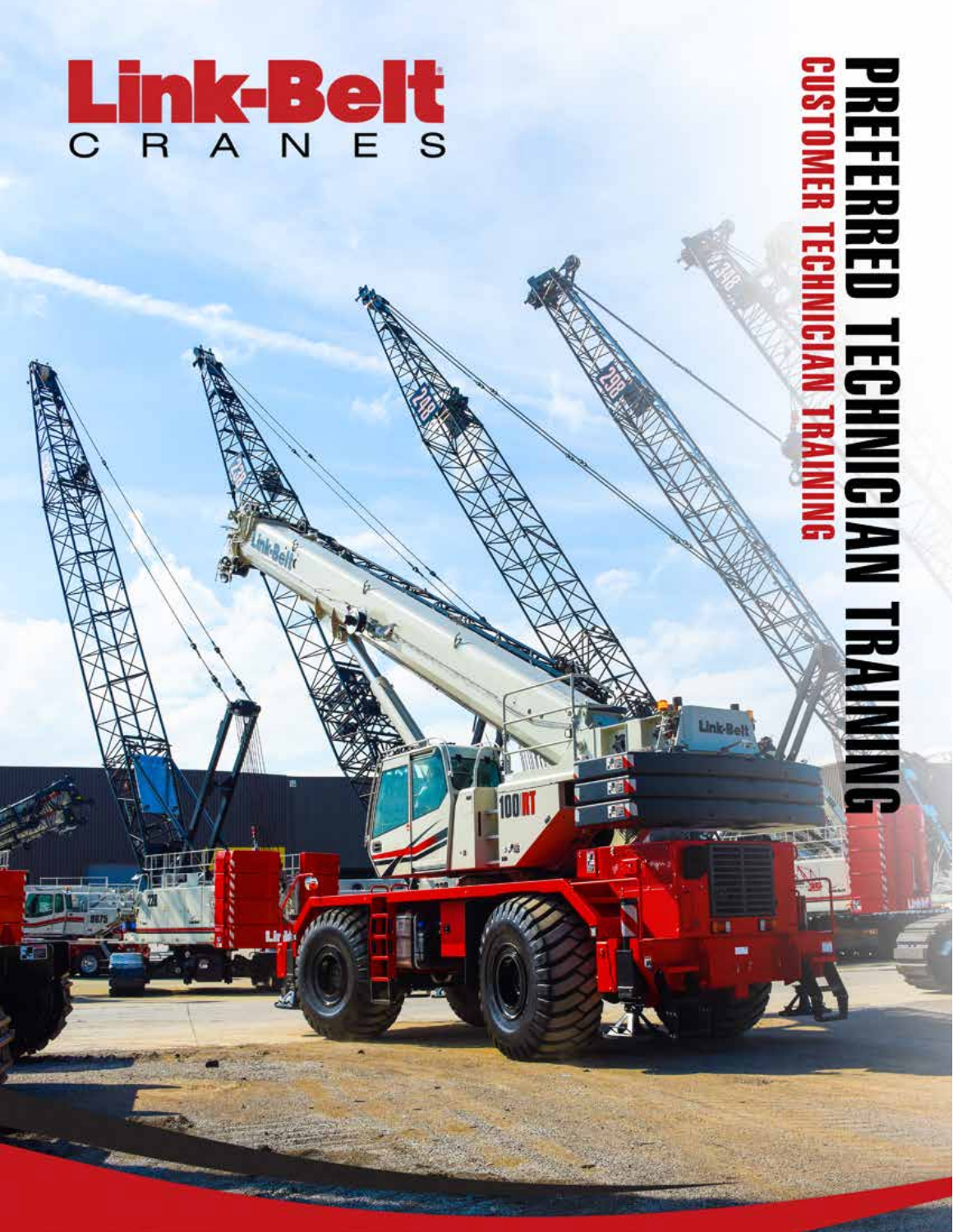

# A message from Link-Belt

Welcome to Link-Belt Training. We're delighted that you are interested in attending some of the training we offer. We are committed to providing the highest quality training in a safe environment that is conducive to learning.

Our goal is to provide you with the necessary skills, knowledge and abilities to perform your job effectively and efficiently. To accomplish this goal, we have added more in-depth courses and redeveloped the curriculum to include more hands-on training and troubleshooting scenarios.

We are proud of our cranes and the training programs that support them. We hope that after you attend training at the factory, you will know why. From the knowledgeable instructional staff, access to modern Link-Belt equipment and top notch accommodations, we are dedicated to providing the best learning experience possible.

Again, thank you for your interest in Link-Belt training.

# Contact Information

Jennifer Collins Training Administrator Phone: (859) 264-6285 Fax: (859) 264-6098 Email: JLCollins@linkbelt.com

Link-Belt Construction Equipment Phone: (859) 263-5200 Address: 2651 Palumbo Dr. Lexington, KY 40509 www.linkbelt.com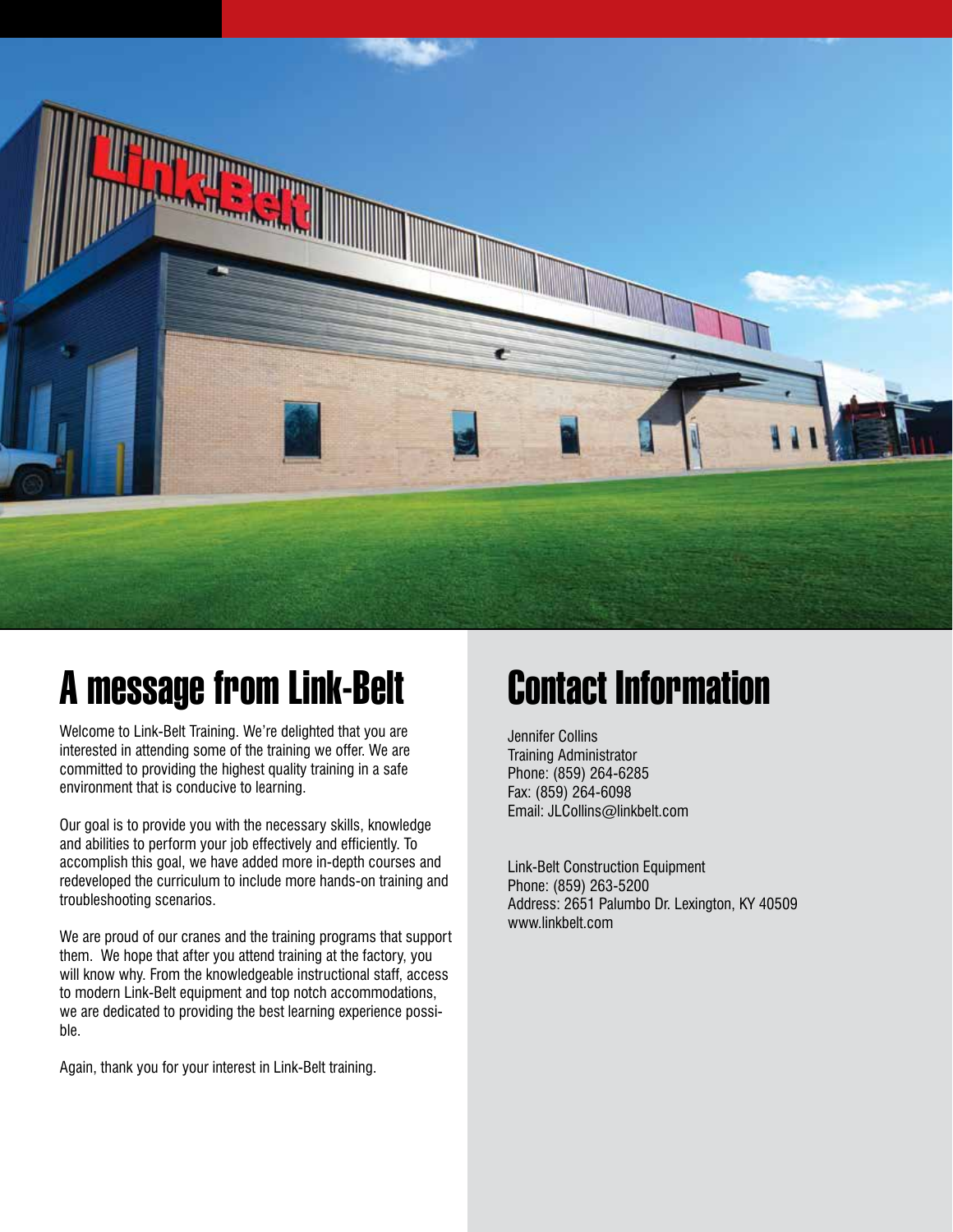# Link-Belt Technician Training

The Link-Belt Preferred Technician Training program was designed and developed to meet the needs of technicians who work on Link-Belt Cranes. The training program is provided to technicians who work for a company that owns at least one Link-Belt crane. The training program consists of 8 courses which are grouped into two levels.

Preferred Technician Training:

- Level 1: Basics (Online Training)
- Level 2: General Knowledge & Skills
	- Telescopic Course
	- ATC/HTC Course
	- Large RTC Course
	- TCC Course
	- Lattice Course

# Program Fee

There is a one-time administrative fee of \$537 to enroll into the Preferred Technician Training program. This enrollment fee covers taking the online training and attending all of instructor led training courses here at the factory.

# Program Completion

As a token of Link-Belt's appreciation, technicians that complete the Preferred Technician Training will be awarded a Link-Belt Preferred Technician jacket.

To complete the Preferred Technician Training program the technician must complete the following courses:

- Level 1 Online courses
- Level 2 Telescopic
- Level 2 RTC, Level 2 ATC/HTC, or Level 2 TCC
- Level 2 Lattice

# Program Registration

Enrollments into the Preferred Technician Training require approval through a Link-Belt Distributor. To enroll contact your local Link-Belt Distributor and provide the flowing information:

- Technician's name
- Technician's email address
- Company approver (person within your company that approves the training)
- Company approver's email address

Once the you are enrolled in the program, you will receive an email with the details of how to begin the Level 1 online training.

# Online Training Access

You must be enrolled in the Link-Belt Online Training to be able to access the online training. The online training is accessed through the Link-Belt website: **www.linkbelt.com**

- 1. Click on the "Sign in to Link-Belt Preferred" button on the lower left side of the main page.
- 2. Sign in with your user name and password.
- 3. Click on the "Training" tab.
- 4. Click on the "Online Training" menu option on the left hand side to access the online training system

**Note:** Only people who are enrolled in the Preferred Technician Training can see the "Online Training" menu option.

# Course Registration

Once the technician has completed the Level 1 online training, they can register for the instructor-led training held at the Link-Belt factory in Lexington, Kentucky. The course schedule is posted on the Link-Belt Preferred "Training" tab. Please plan ahead when registering for courses. Most of the training courses fill up several months in advance.

To register for instructor-led training, send an email to JLCollins@ linkbelt.com with the following information:

- Technician's name
- Course name
- Date of course

Courses are confirmed 30 to 45 days in advance. It is recommended not to make travel arrangements before the course is confirmed due to the possibility of a cancellation. Once the course is confirmed, the technician registered for the course will be e-mailed a confirmation letter with class and hotel information.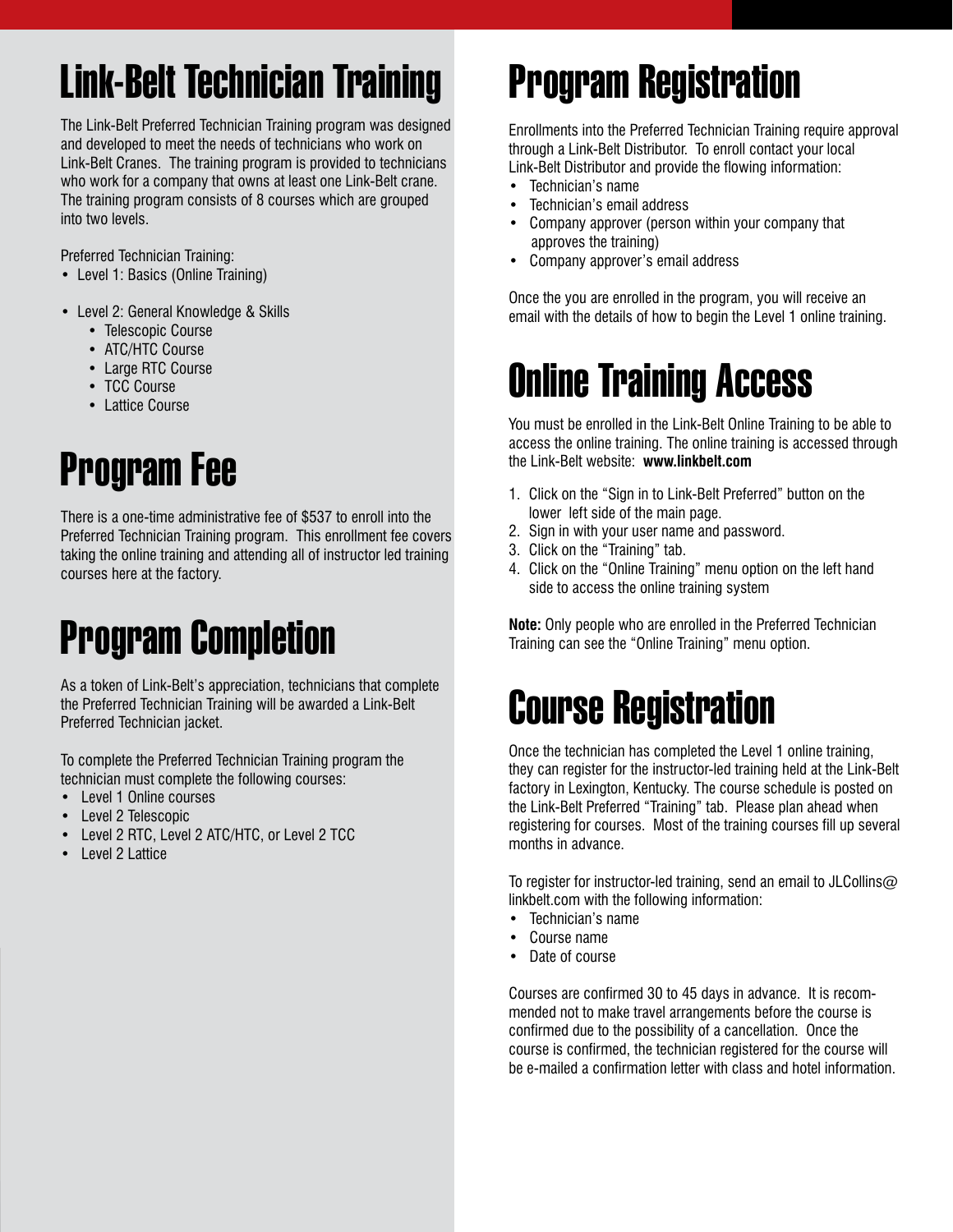

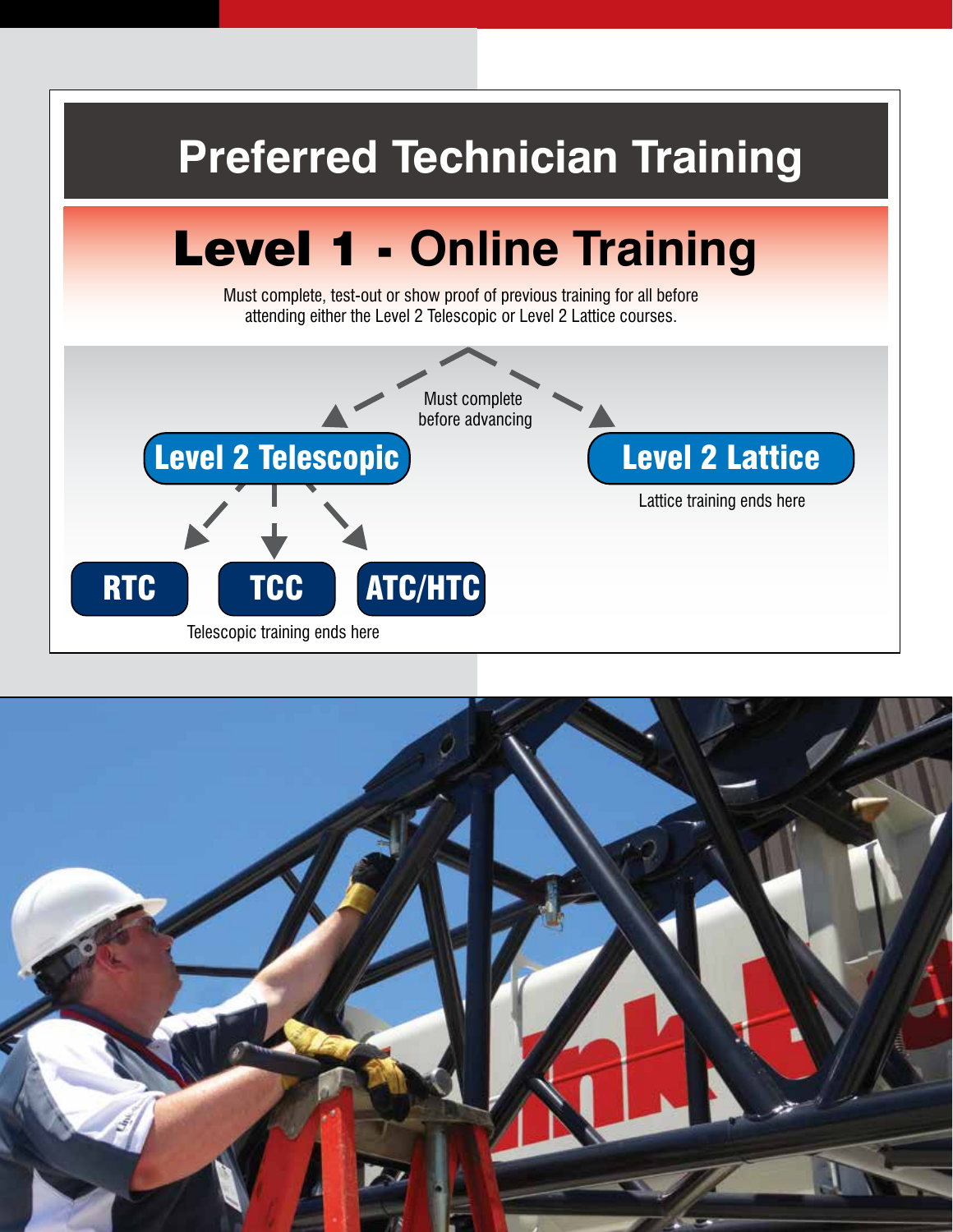# Level 1: Online

The first level of our technician training is taught through a series of online courses. The Level 1courses help ensure that every technician that attends factory training has the same base of knowledge and is ready for the technical depth of our training courses. Technicians must pass all the assigned online learning courses to complete Level 1. Once the Level 1 online courses are completed, the technician is allowed to register for the instructor-led training sessions at the Link-Belt factory in Lexington, Kentucky.

# COURSE DESCRIPTIONS

# **Basic Electrical**

*Estimated completion time: 2 hours*

- Ohm's Law
- Wiring and Symbols
- Introduction to Electrical Circuits
- Using a Multimeter

# **Basic Mechanical**

*Estimated completion time: 4 hours*

Fundamentals of Mechanics

- Actuators
- Clutches
- **Brakes**
- **Bearings**
- Gears
- Belt/Chain Drives
- Couplings

# **Basic Hydraulics**

*Estimated completion time: 4 hours*

- Introduction to Hydraulics
- Hydraulic Pumps
- Hydraulic Actuators
- Hydraulic Valves

# **Link-Belt Preferred Website Overview**

*Estimated Completion Time: 50 minutes*

- Website Access
- Link-Belt Crane Catalog
- Distributor Search
- Link-Belt Company Information and News
- Sales and Parts Information
- Services
- Training
- Logo Gear
- Technical Manuals and Parts Search

# **Link-Belt Cranes General Lube and Maintenance**

*Estimated Completion Time: 30 minutes*

- Link-Belt Crane Operator's Manual General Information
- General Lubrication Information
- Overview of Lubrication and Maintenance Charts

# **Crane Nomenclature**

*Estimated Completion Time: 60 minutes*

Part 1 – The Basics

- Link-Belt Cranes
- Link-Belt Serial Numbers
- Terms for Sections of a Crane

Part 2 – Beyond the Basics

- Boom Types and Their Components
- Upper Components
- Carrier Components for Each Crane Type

## **Link-Belt Crane Operating Safety Series**

*Estimated Completion Time: 90 minutes*

- Safety Decals and Captions
- General Safety Overview
- Working Near Power Lines
- Crane Safety
- Luffing Attachment Operation
- Personnel Handling Guidelines

## **Link-Belt Crane Rating Manual (CRM)**

*Estimated Completion Time: 30 minutes*

- Overview of CRM Notes Section
- Overview of CRM Charts
- Utilizing the CRM Charts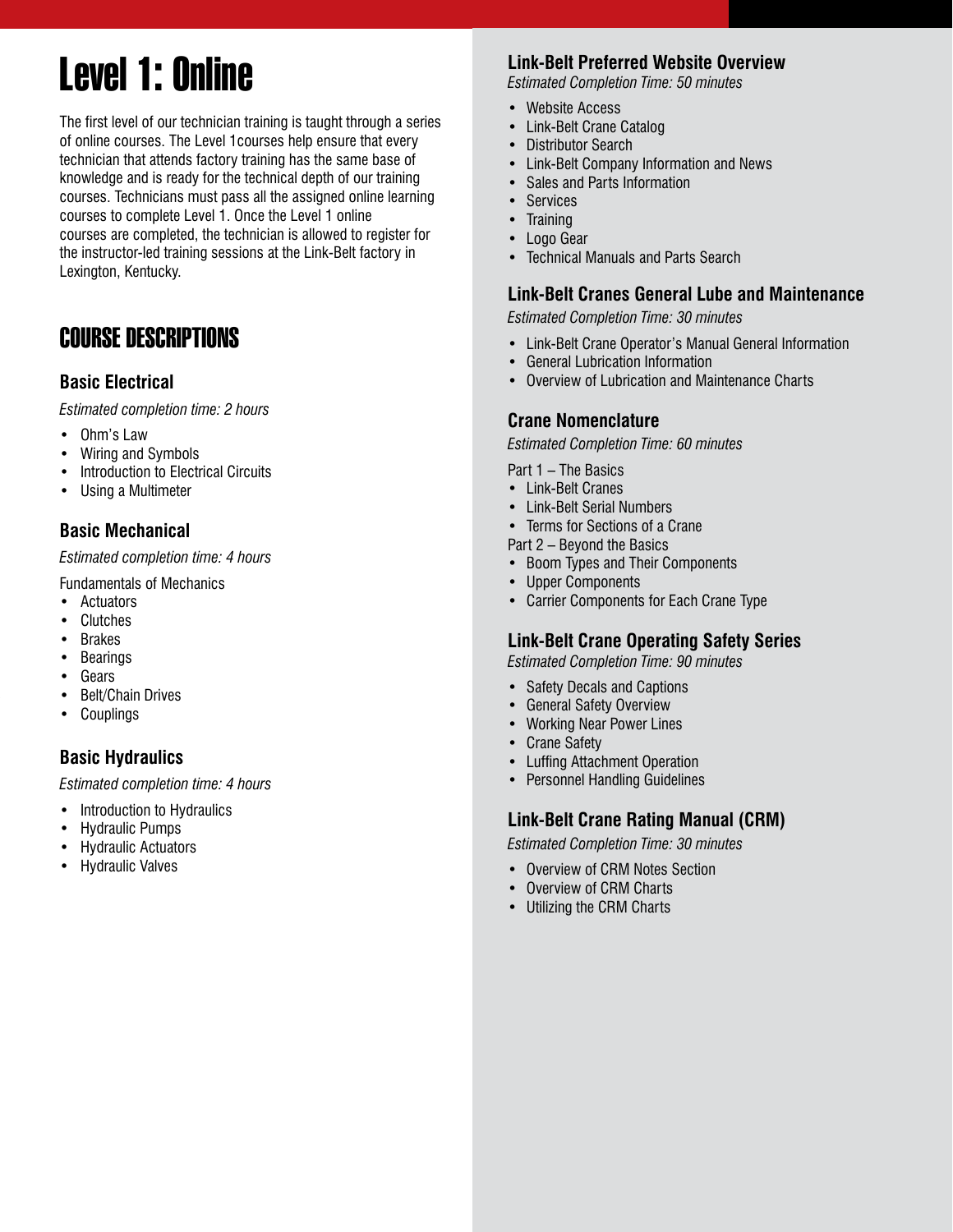# Level 2: Factory

The second level of our technician training is instructor led training, held here at the Link-Belt factory in Lexington, Kentucky. Level 2 consists of two distinct categories: telescopic cranes and lattice cranes. Within the telescopic category, there are two primary courses and three secondary courses. Technicians must complete the primary course before they are eligible to proceed to the secondary courses.

## **Primary Course:**

• Level 2 Telescopic

## **Secondary Courses:**

- Level 2 Large Rough Terrain Cranes
- Level 2 All Terrain/Truck Cranes
- Level 2 Telescopic Crawler Cranes

## **Primary Course:**

• Level 2 Lattice

# COURSE DESCRIPTIONS

# **Level 2 Telescopic**

**Class Size:** Minimum 5/Maximum 12 **Duration:** 4.5 days **Prerequisite**: Successful completion of Level 1

Set-Up, operations, lubrication and maintenance of Link-Belt HTC and RTC product lines (100 ton and below). At the end of the course students will have an understanding of the electrical and hydraulic systems used in the Link-Belt telescopic product. The specific topics covered are:

- Machine Overview & Set-Up
- Fly Erection
- **Hydraulics**
- **Electrical**
- Full Power & Latching Booms
- RCL Navigation
- Troubleshooting
- Crane Rating Manual & Lift Concepts

# **Level 2 Lattice**

**Class Size:** Minimum 5/Maximum 12 **Duration:** 4.5 days **Prerequisite:** Successful completion of Level 1

This course will focus on H, HII, H5 and HSL lattice cranes. At the end of the course students will have an understanding of the mechanical, electrical and hydraulic systems used in the Link-Belt lattice product. The specific topics covered are:

- Machine Overview & Set-up
- Machine Assembly/Disassembly
- Boom Assembly/Disassembly
- 2 Shoe Clutch Theory
- HYLAB Hydraulics
- HYLAB Electrical
- SML-10 Operations and Troubleshooting
- **HSL Hydraulics**
- **HSL Electrical**
- HSL Winch
- HSL-1 Operations and Troubleshooting
- Crane Rating Manual & Lift Concepts

# **Level 2 Large Rough Terrain Crane (RTC)**

**Class Size:** Minimum 4/Maximum 8 **Duration:** 3 days **Prerequisite:** Level 2 Telescopic

This course will focus on the hydrostatic travel circuit, closed loop winch circuits and electronic control systems of the RTC-80110 II / 80130 II / 80150 II. The specific topics covered are:

- Hydrostatic Travel
- Suspension
- Closed Loop Winch Circuits
- Parker IQAN Control systems
- Linde DVC 10 Pump Control Module
- RTC Troubleshooting and Diagnostics

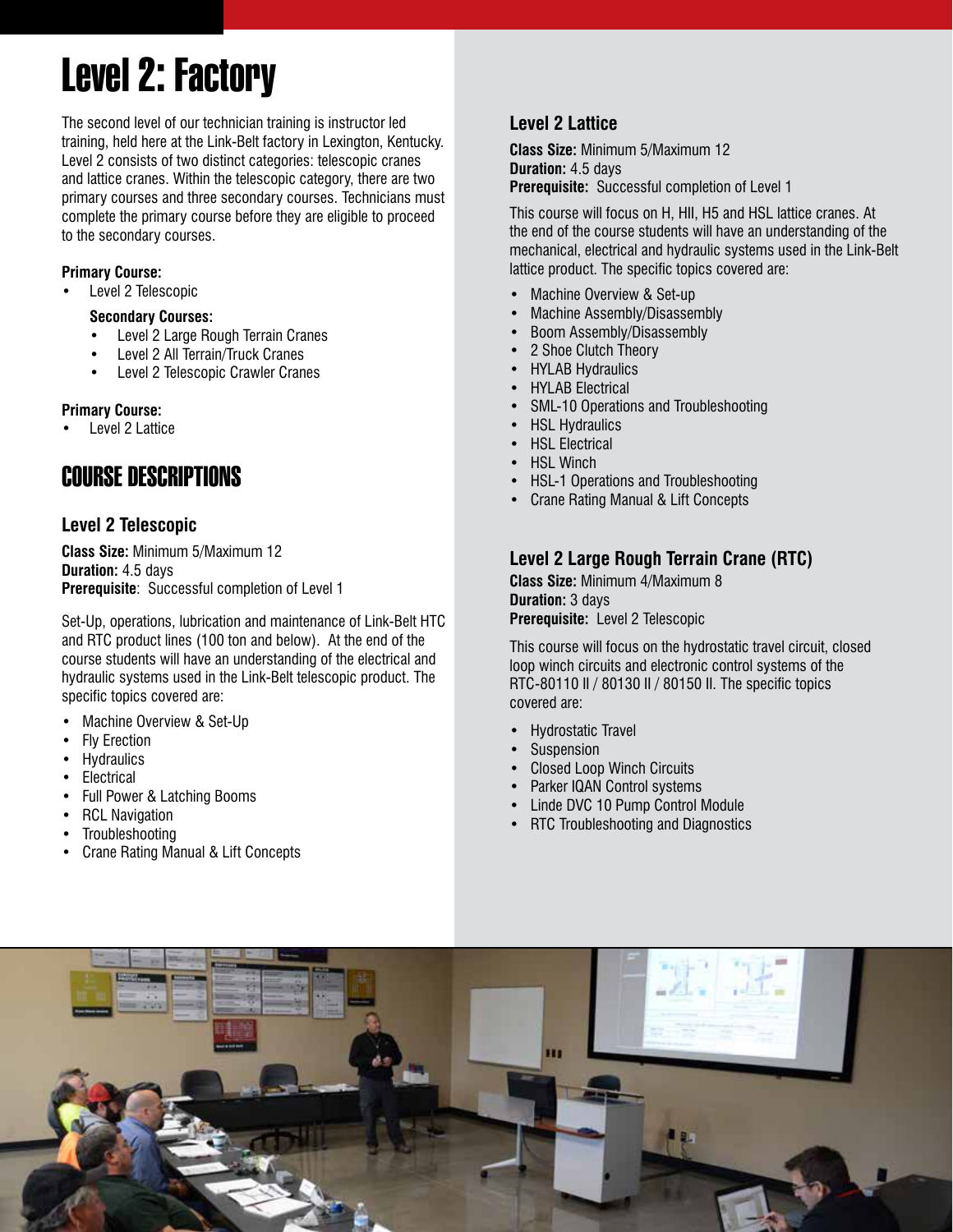# Level 2: Factory Cont.

## **Level 2 All Terrain Crane (ATC)/Hydraulic Truck Crane (HTC)**

**Class Size:** Minimum 4/Maximum 8 **Duration:** 3 days **Prerequisite:** Level 2 Telescopic

This course will focus on the hydraulic suspension, closed loop winch circuits and electronic control systems of the ATC-3210 / 3275 and the HTC-3140. The specific topics covered are:

- Hydraulic suspension/outriggers
- Rear steer
- ATC fly erection
- Closed loop winch circuits
- Parker IQAN control systems
- ATC/HTC troubleshooting and diagnostics

# **Level 2 Telescopic Crawler Crane (TCC)**

**Class Size:** Minimum 4/Maximum 8 **Duration:** 3 days **Prerequisite:** Level 2 Telescopic

This course will focus on the assembly/disassembly, hydraulic circuits and electrical circuits used on the TCC product line. The specific topics covered are:

- Assembly/Disassembly
- Linde Pump Controllers
- IQAN Engine Display
- Hydraulic Systems
- **Electrical Systems**
- TCC Troubleshooting and Diagnostics

# Additonal Training

## **All Terrain Crane (ATC) Operator/Technician Overview**

**Target Audience:** Crane Owners/Crane Operator **Class Size:** Minimum 5/Maximum 10 **Duration:** 3 days **Prerequisite:** Company must be receiving an ATC within 30 days

The ATC class is intended to familiarize operators, oilers and technicians with carrier and upper operations and practices that are unique to Link-Belt ATC cranes. At the end of the course a student should be able to properly set the crane up for a job, break the crane down and prepare it for travel after a job. The specific topics covered are:

- Intarder Operation
- Suspension Operation
- Rear Steer Operation
- Outrigger Operation
- Crane Rating Manual Familiarization
- Latching Boom Familiarization
- Pulse Familiarization
- Electronic Crane Controls
- Fly Erection
- Emergency Mode Operation
- Engine Regeneration

## **Boom Inspection and Welding Course**

**Target Audience:** Crane Technicians and Welders **Class Size:** Minimum 4/Maximum 6 **Duration:** 5 days **Prerequisite:** None **Materials Fee:** \$250

Specific topics covered are:

- Boom Repair Manual
- Lattice Boom Inspection
- Telescopic Boom Inspection
- Lattice Boom Repair/Welding